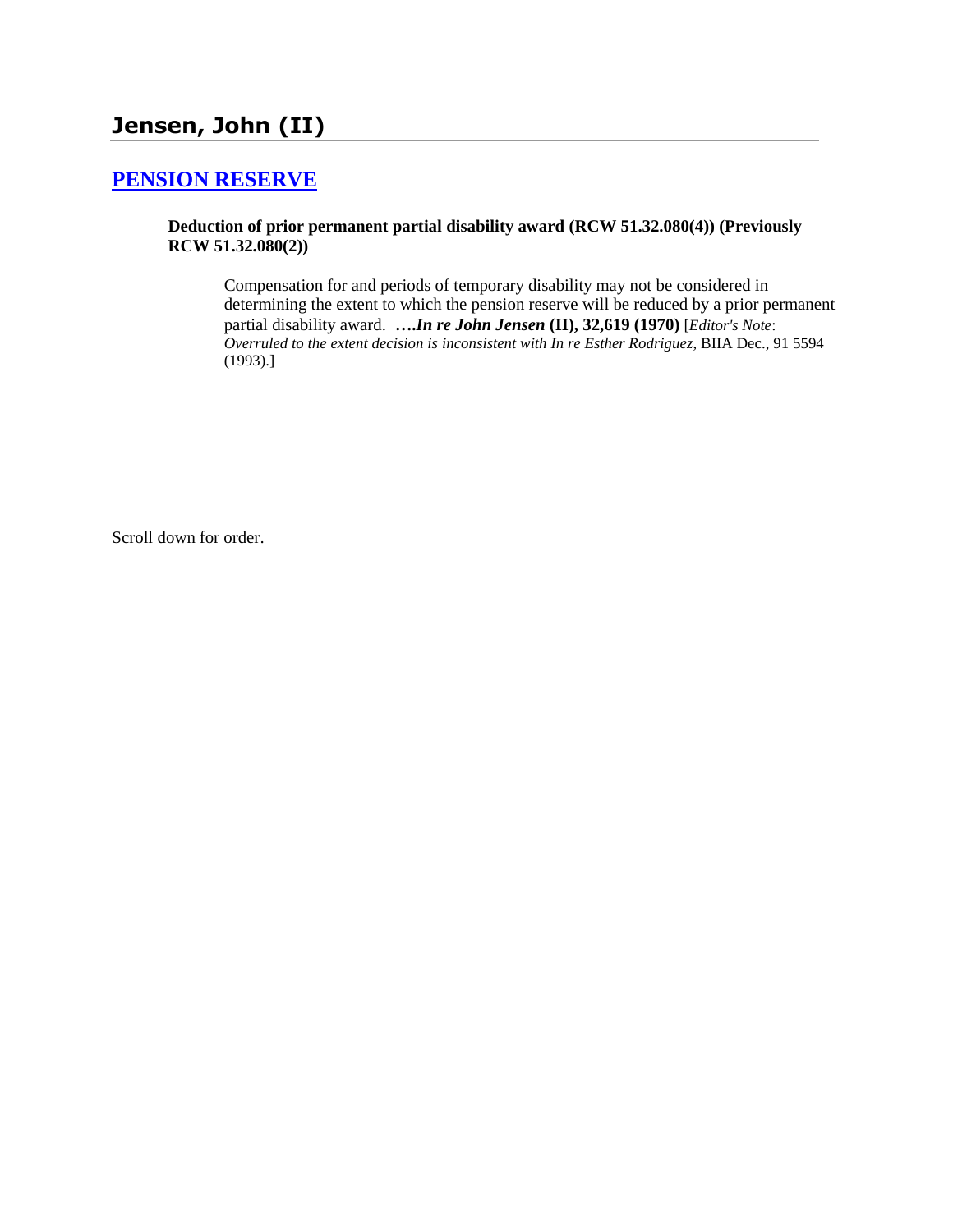### **BEFORE THE BOARD OF INDUSTRIAL INSURANCE APPEALS STATE OF WASHINGTON**

**)**

**IN RE: JOHN JENSEN ) DOCKET NO. 32,619**

**CLAIM NO. C-105136 ) DECISION AND ORDER**

APPEARANCES:

Claimant, John Jensen, by Walthew, Warner & Keefe, per Stephen M. Reilly and Robert H. Thompson

Employer, Lohrer Logging Company, None

Department of Labor and Industries, by The Attorney General, per Gayle Barry, Assistant

This is an appeal filed by the claimant on February 28, 1969, as amended by an amended appeal filed on April 9, 1969, from an order of the Department of Labor and Industries dated February 5, 1969, which placed the claimant on the pension rolls, pursuant to a Superior Court Judgment, effective August 16, 1965, and charged the sum of \$2,785.00 of a previously-paid permanent partial disability award against the pension reserve and reduced monthly pension payments accordingly, **SUSTAINED**.

### **DECISION**

Pursuant to RCW 51.52.104 and RCW 51.52.106, this matter is before the Board for review and decision on a timely Statement of Exceptions filed by the claimant to a Proposed Decision and Order issued by a hearing examiner for this Board on May 19, 1970, in which the order of the Department dated February 5, 1969, was sustained.

The sole issue presented by this appeal is strictly a question of law, namely, whether or not the Department's deduction of \$2,785.00 from claimant's pension reserve was the proper amount of deduction to be made, under the terms of the last proviso of RCW 51.32.080(2). The claimant contends that the deduction should only be in the sum of \$428.00.

The issue was submitted on a stipulated statement of facts, with certain letters attached thereto setting forth the legal positions of the parties. It was also agreed that the Department claim file could be utilized, if considered to be necessary or desirable. We do not so consider it.

The pertinent agreed facts are as follows: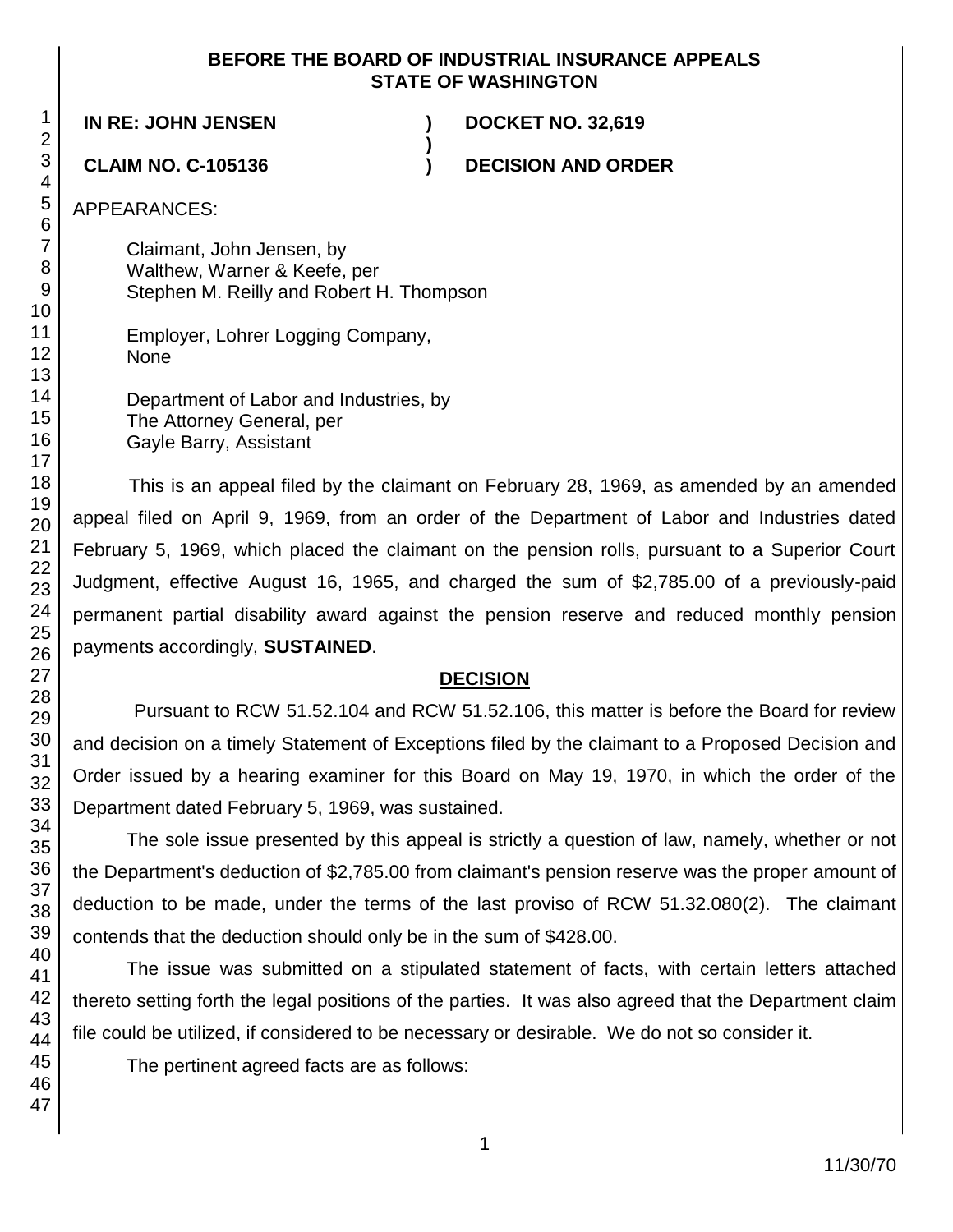The claimant sustained an industrial injury on November 5, 1953, and his claim was originally closed by a Department order of December 16, 1953, with no permanent partial disability award. On August 3, 1954, he applied to reopen the claim for aggravation of condition, and the Department granted said application and reopened the claim for medical treatment. Thereafter, by reason of a series of Department closing orders and successive claimant's appeals therefrom, the claim effectively remained open until a Department closing order was entered on March 10, 1960, at which time it was conclusively determined that claimant had a permanent partial disability of 70 per cent of the maximum allowable for unspecified disabilities, the compensation paid for said disability being in the sum of \$4,200.00.

On December 23, 1960, the claimant applied to reopen the claim for aggravation of condition, which was denied by the Department on September 5, 1961. This was followed by another appeal to this Board, and then an appeal to the Superior Court, eventually resulting in a reopening of the claim, effective as of December 23, 1960, pursuant to a Superior Court judgment of March 11, 1965. There followed further Departmental action, including payment of time-loss compensation for temporary total disability from May 26, 1965, through August 15, 1965, but refusal to pay time-loss compensation for the period from December 23, 1960, to May 25, 1965; and by order of June 1, 1966, the Department closed the claim with no increase in permanent partial disability over that awarded as of March 10, 1960.

From the June 1, 1966 order, the claimant again appealed to this Board, resulting in our Decision and Order on May 9, 1968, finding the claimant to be entitled to time-loss compensation for the entire period from December 23, 1960 through August 15, 1965, but sustaining the Department's closure of the claim with no additional permanent disability award. On claimant's appeal to Superior Court from our Decision and Order, the Court entered judgment on November 24, 1968, declaring claimant to be permanently totally disabled and entitled to a pension. Accordingly, on February 5, 1969, the Department entered its order placing claimant on the pension rolls as permanently totally disabled, effective August 16, 1965.

In view of the foregoing facts, it has been conclusively determined that claimant was permanently partially disabled on March 10, 1960, to the extent of 70 per cent of the maximum allowable for unspecified disabilities, for which he was compensated in the proper amount of \$4,200.00; that thereafter, on December 23, 1960, his condition had worsened so that he was temporarily totally disabled, and he remained so disabled from December 23, 1960 through August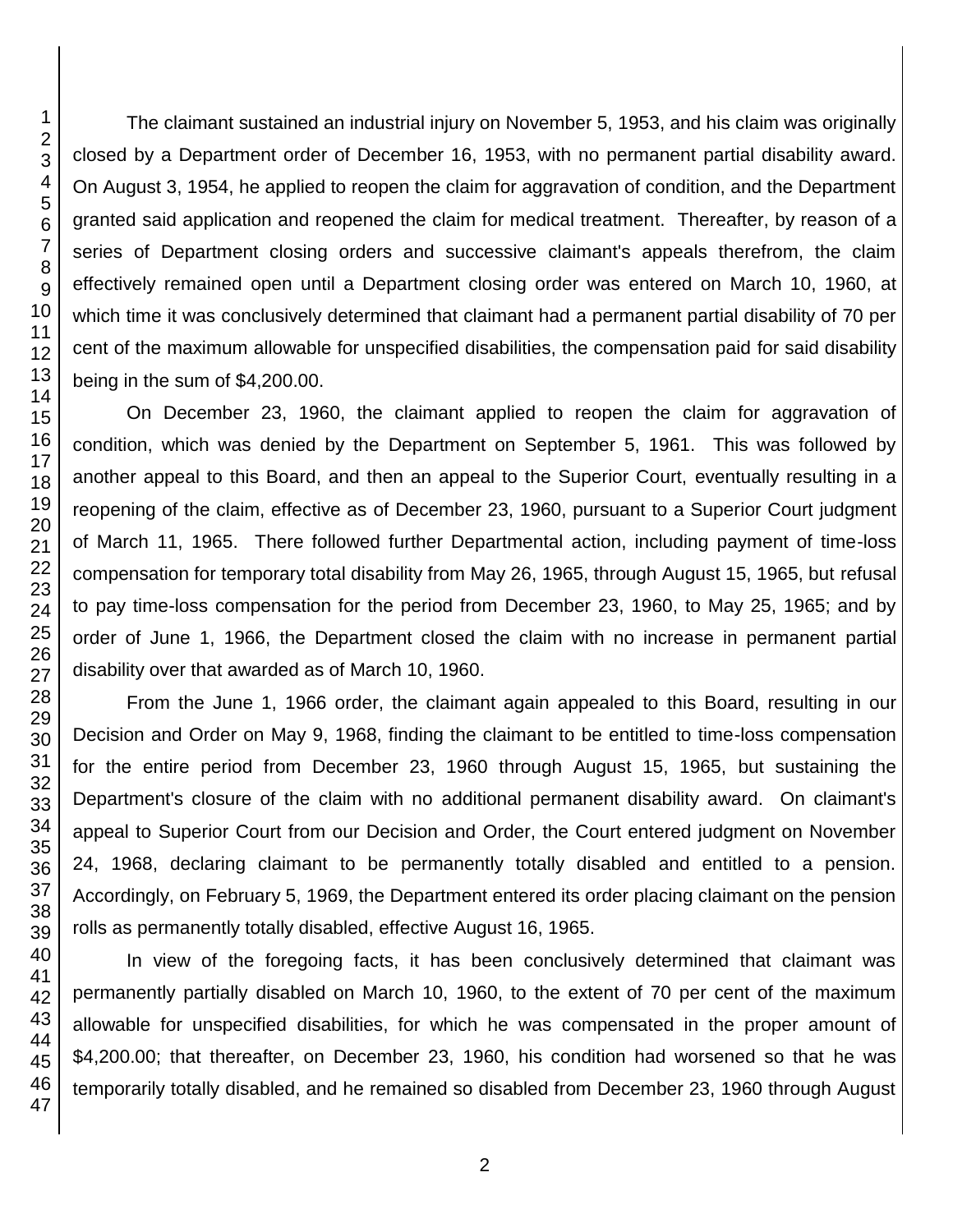15, 1965, and received proper time-loss compensation for that entire period in the amount of \$6,303.00; and that as of August 16, 1965, he became permanently totally disabled and entitled to a monthly pension therefor.

On these settled facts, the only question is the proper amount to be deducted from the pension reserve, pursuant to the application to this case of the last proviso of RCW 51.32.080(2), which states as follows:

> "Provided further, That in case permanent partial disability compensation is followed by permanent total disability compensation, any portion of the permanent partial disability compensation which exceeds the amount that would have been paid the injured workman if permanent total disability compensation had been paid in the first instance, shall be deducted from the pension reserve of such injured workman and his monthly compensation payments shall be reduced accordingly."

The date of "first instance" here, of course, is March 10, 1960. From and after that date, the only period of time for which the claimant did not receive monthly compensation was the period from March 10, 1960 through December 22, 1960. Based on the pension schedule in effect as of the date of this injury, claimant's pension for said period would have been at the rate of \$150.00 per month, for a total sum of \$1,415.00. Subtracting this amount from the permanent partial disability award of \$4,200.00 leaves a net amount of \$2,785.00. This is the "portion of the permanent partial disability compensation which exceeds the amount that would have been paid the injured workman if permanent total disability compensation had been paid in the first instance," and therefore is the amount which must be deducted from the pension reserve pursuant to the statute, according to the Department's position.

The claimant, on the other hand, contends that the pension reserve deduction should be arrived at by calculating what claimant's permanent total disability compensation would have been for the entire period from March 10, 1960 through August 15, 1965 (including the "cost-of-living" increases in pensions resulting from amendments to RCW 51.32.070, effective July 1, 1961, and July 1, 1965, which increases are payable out of appropriations from the state's general fund), -- a total of \$10,075.00 per claimant's arithmetic -- and then subtracting said amount from the total of all compensation claimant actually received on and after March 10, 1960, i.e., the permanent partial disability award of \$4,200.00, plus time-loss compensation from December 23, 1960 through

1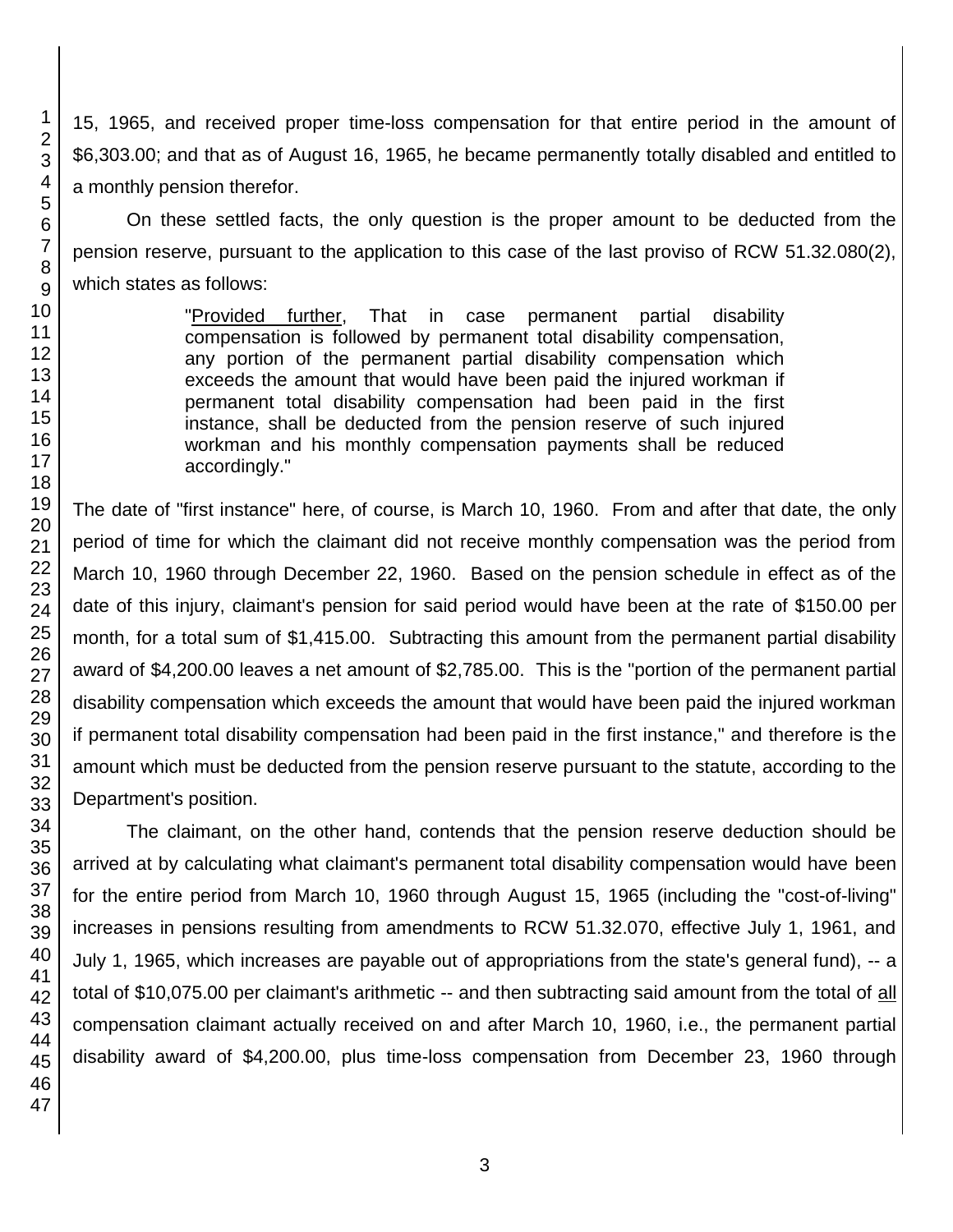August 15, 1965, of \$6,303.00, for a total of \$10,503.00 -- leaving a net "overpayment" to claimant of \$428.00, which should be deducted from the pension reserve.

In our opinion, the claimant's argument clearly cannot be accepted. In the first place, it simply does not comply with the statutes' plain terms. There is no provision in the statute for including temporary disability compensation in the calculation of the pension reserve deduction; the statutory formula only is concerned with compensation for permanent partial disability and permanent total disability. Claimant's calculation "formula" is simply one of his own devising without a legislative basis.

Secondly, the period from December 23, 1960 through August 15, 1965, cannot be utilized in computing the amount that would have been paid to claimant under a permanent total disability classification, for the very compelling reason that it is already an established res judicata fact that he was temporarily totally disabled during said period.

In short, compensation for, and periods of, temporary disability must simply be removed from any calculation in cases to which this statute applies.

The only logical and legal application of the statute, which accords with its purpose, is to consider only the period of time during which the claimant could have been classified as permanently totally disabled, but was not so classified because of a prior claim closure with permanent partial disability compensation. That period, in this case, was the period from March 10, 1960 through December 22, 1960, which is what the Department considered. The Department's method of determining the pension reserve deduction was correct as a matter of law.

### **FINDINGS AND CONCLUSIONS**

There being no dispute as to the facts, and the pertinent stipulated facts having been set forth hereinabove, they are incorporated herein by this reference.

The Board concludes from said facts, as matters of law, that:

- 1. This Board has jurisdiction of the parties and subject matter of this appeal.
- 2. The amount of \$2,785.00 constitutes the portion of claimant's permanent partial disability compensation which exceeds the amount of permanent total disability compensation he would have been paid in the first instance, based on the facts of this case, within the meaning and intent of the last proviso of RCW 51.32.080(2)
- 3. The order of the Department of Labor and Industries dated February 5, 1969, deducting \$2,785.00 from claimant's pension reserve and